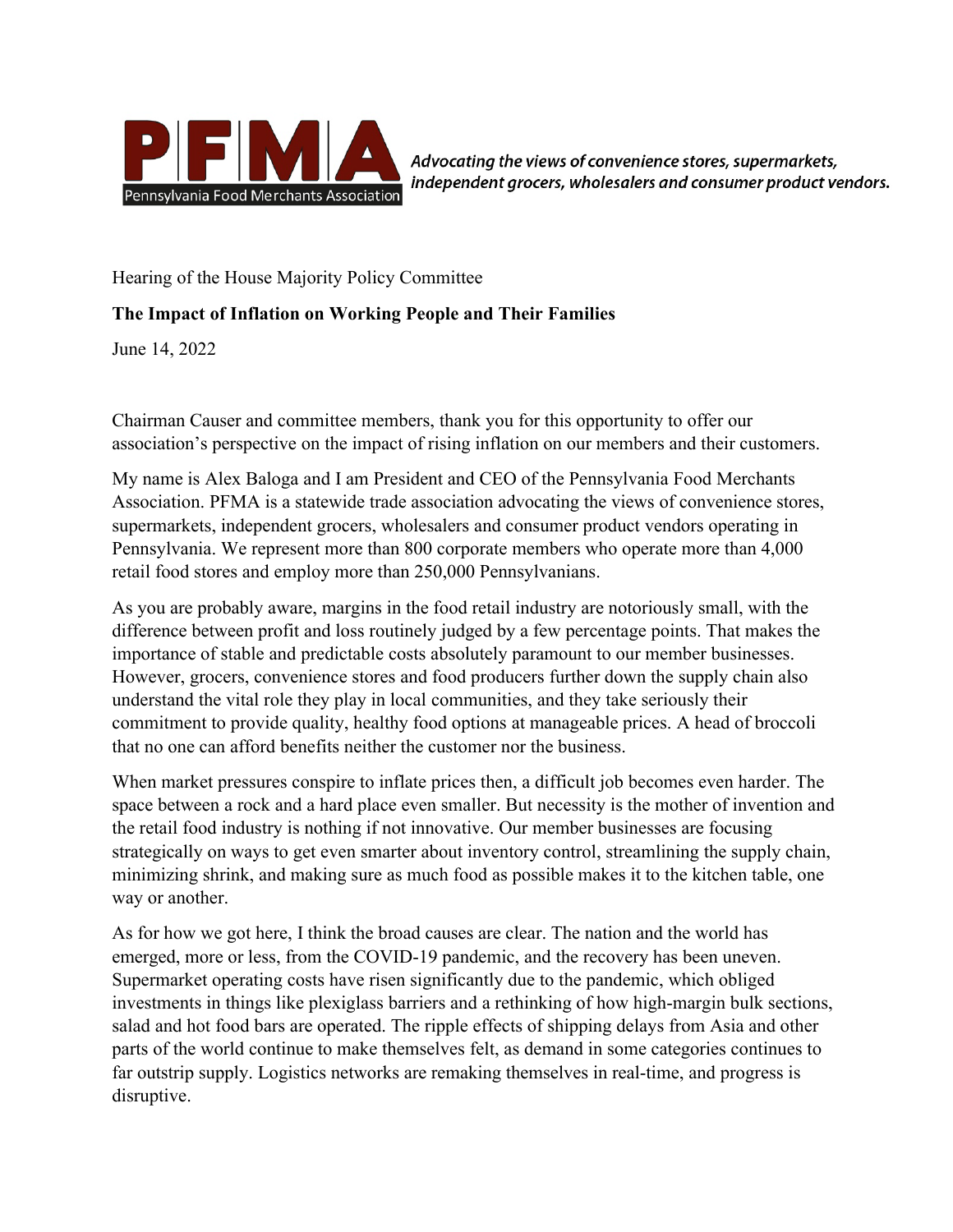The war in Ukraine, rightly known as the breadbasket of Europe, is having a uniquely severe impact on global food supplies. Russia and Ukraine account for almost a third of the global wheat export market and three quarters of the global sunflower oil market. Russia is traditionally a huge supplier of fertilizer to global agriculture, including the US. That's driven up the cost of corn, soybean and other vegetable oils, as well as meat products derived from livestock that depend on feed made from those products. The cost of raw materials used for consumer goods packaging, like aluminum, is also on a significant upward trajectory. Domestically, an avian flu outbreak pushed the price of eggs more than 10 percent in April, and culled poultry flocks will take time to rebound.

The labor shortage continues and our member businesses are still struggling to maintain staff levels despite increasing wages and offering sign-on bonuses and other perks. Some members see this as the number one issue driving inflation, and certainly the most significant cost in operating expenses.

Underpinning all of this are fuel and energy prices that make literally everything more expensive. Ingredients. Packaging. Freight. Labor. When the price of fuel goes up, everything else goes up. Margins are crippling and the high costs of simply having fuel in the ground tie up cash in a way that defies other efforts to keep prices low.

The upshot is that it costs a lot more today to get that head of broccoli out of the ground and onto your local supermarket shelf. Grocery prices are up nearly 11 percent from April 2021 to April 2022. According to research by our national partners at the Food Industry Association, that is the highest yearly increase since 1980. If not unprecedented, this is surely far from routine.

So to return to what our member businesses are doing, the list is long and growing. Many are reworking pricing promotions and loyalty rewards, trying to balance to the extent possible price sensitivity against the unavoidable passing on of some higher costs. Members are putting more emphasis on private labels – you might know them as store brands – as a value option amongst national brands. They are investing in technology to add as much predictability as possible to the food supply chain. The days of a department manager going through cases with a notebook or even a laptop are fast being replaced by AI platforms monitoring store transactions and factors like school schedules, holidays and weather in real-time, adjusting orders instantly. The industry is on the verge of an entirely new level of efficiency and responsiveness thanks to machine learning.

What can policymakers do? Our broad answer to that is largely what it always has been – stand back and let us do what we do best. But there are some specific policy measures that would make a difference.

Firstly, pass a reduction in the corporate net income tax rate. Give businesses a little room to breathe. We credit and agree with [research](https://www.senatoraument.com/wp-content/uploads/sites/69/2021/06/CNI-research.pdf) by Sen. Aument showing that lower corporate taxes encourage economic competitiveness and growth, attracting inbound migration and boosting state revenues.